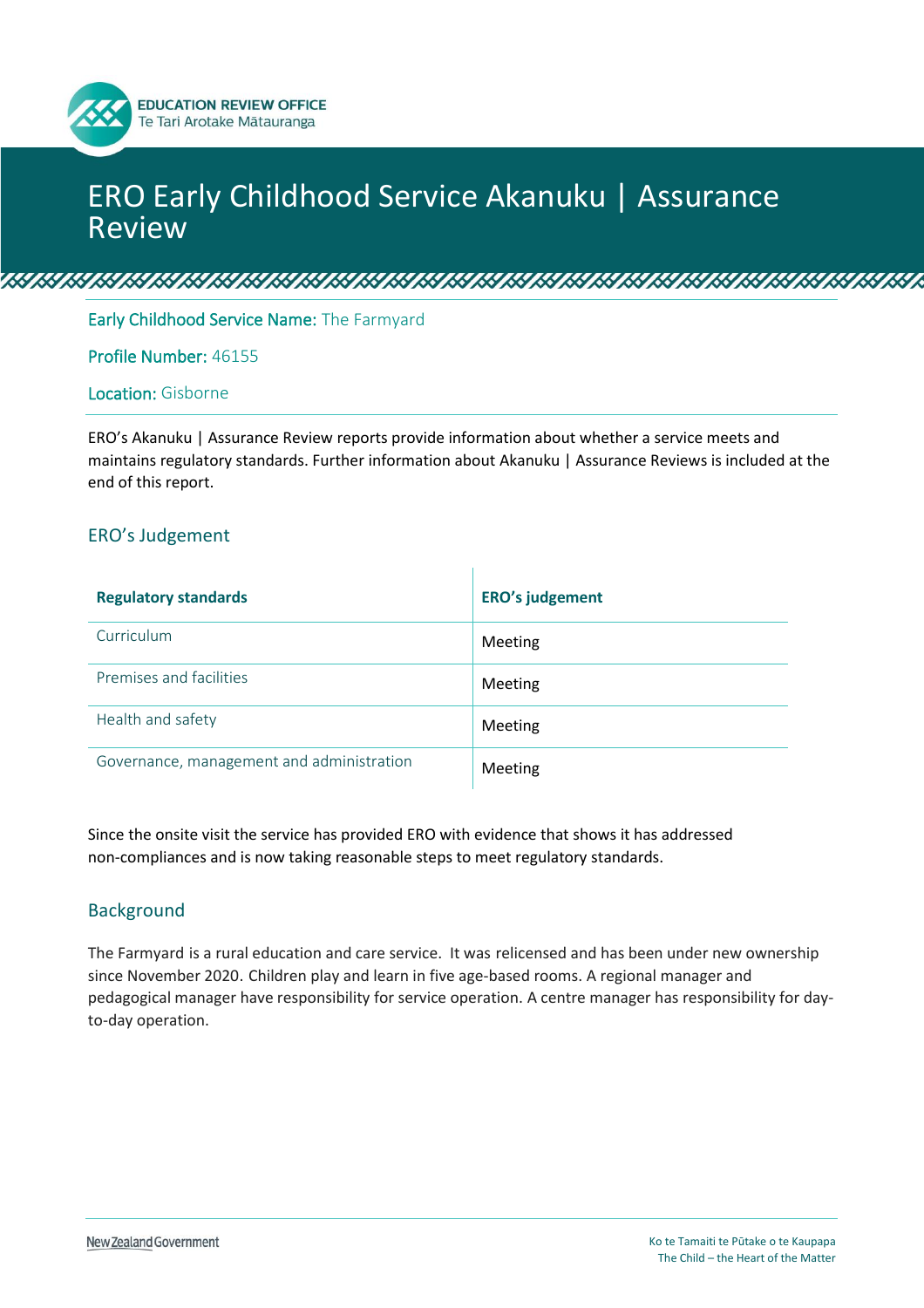## Summary of Review Findings

The service curriculum is inclusive and consistent with *Te Whāriki,* the early childhood curriculum. Teachers demonstrate an understanding of children's interests, whānau and life contexts. Adults engage in meaningful, positive interactions to enhance children's learning and nurture reciprocal relationships. Children are responded to as confident, competent learners. They experience a language-rich environment where their preferences are respected, and they are involved in decisions about their learning. A range of outdoor experiences provide children with opportunities to enhance and extend their learning and development. An ongoing process of internal evaluation helps improve the quality of education and care for children.

## Key Next Steps

Next steps include:

• strengthening the extent to which information documented about children's learning reflects their identity, language and culture.

## Actions for Compliance

During the onsite visit the service provided ERO with evidence that showed it had addressed the following non-compliances.

- the temperature of warm water delivered from taps that are accessible to children is no higher than 40 degrees (HS13)
- water stored in any hot water cylinder is kept at a temperature of at least 60 degrees (HS14).

### Next ERO Review

The next ERO review is likely to be an Akarangi | Quality Evaluation.

Phil Cowie Director Review and Improvement Services (Central) Central Region | Te Tai Pūtahi Nui

29 April 2022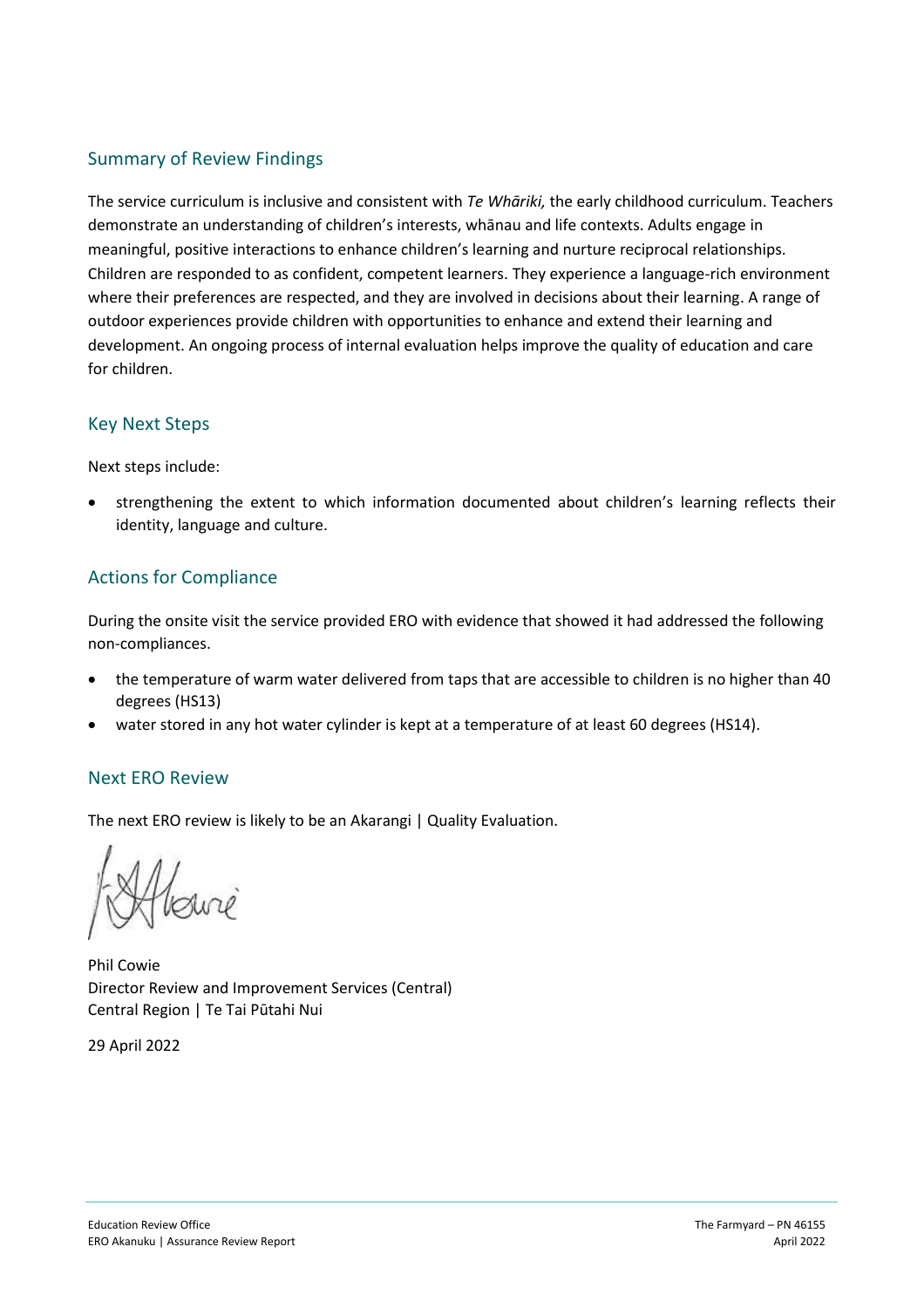## Information About the Service

| Service type                                                           | Education and care service                                                                            |
|------------------------------------------------------------------------|-------------------------------------------------------------------------------------------------------|
| Number licensed for                                                    | 110 children, including up to 30 aged under 2                                                         |
| Percentage of qualified teachers                                       | 80-99%                                                                                                |
| Service roll                                                           | 117                                                                                                   |
| Ethnic composition                                                     | Māori 25, NZ European/Pākehā 70, German 4, Other ethnic groups 18                                     |
| Review team on site                                                    | December 2021                                                                                         |
| Date of this report                                                    | 29 April 2022                                                                                         |
| Most recent ERO report(s)<br>These are available at<br>www.ero.govt.nz | Education Review, March 2019; Education Review, September 2014<br>as The Farmyard for Early Learners. |